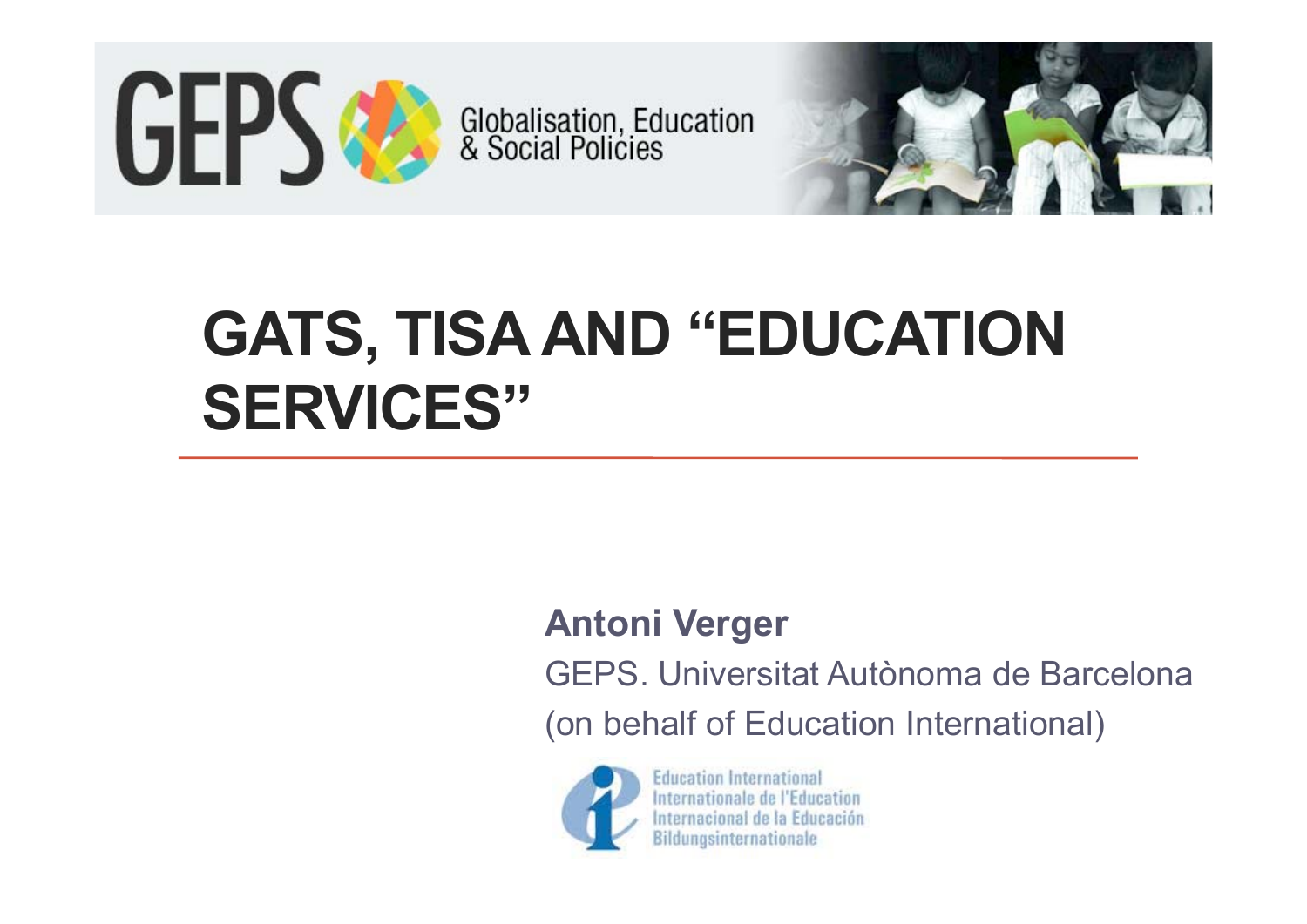## **Overview**

- 1. Introduction: Why is governmental authority in education important?
- 2. What are the main concerns with trade agreements in the education community?
	- a) Policy space
	- b) Quality control
	- c) Undermining development
	- d) Trade negotiatiors rationale
- 3. Conclusions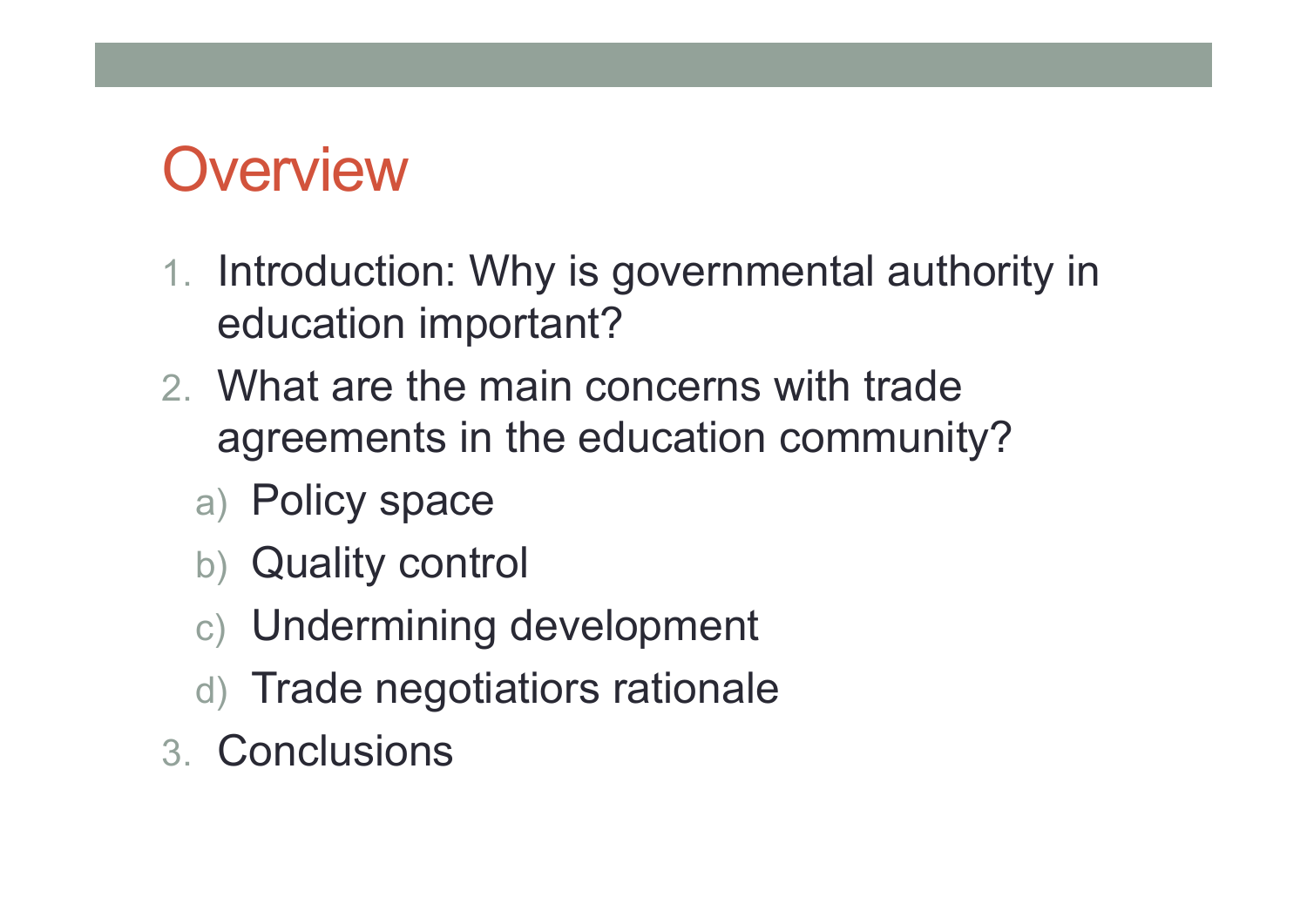#### The importance of good quality education for all

- Education is a human and social right with a value by itself, but also conduces to:
	- Greater civic engagement or the promotion of attitudes and behaviour favourable to social cohesion (Dee 2003)
	- More and better research, which usually reverts in society (Agasisiti 2007)
	- Lower crime rates (Salerno 2004)
	- Better health and children survival (UNESCO 2012)
	- Demographic control (UNESCO 2012)
	- Faster rate of productivity growth (Krueger & Lindahl, 2001)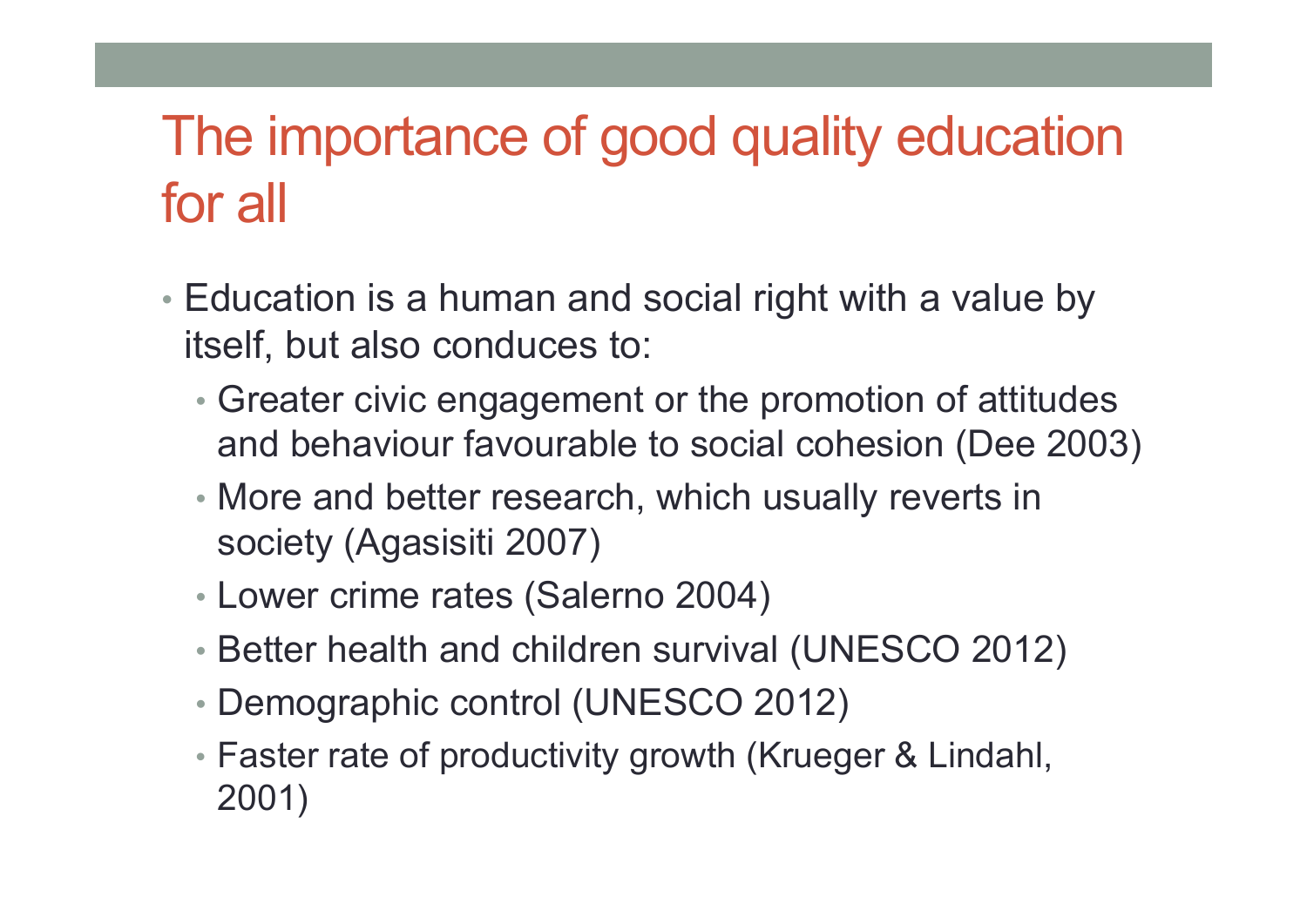#### Governmental authority in education

- • The fact that education is a basic HR, and the positive externalities of education have traditionally supported:
	- • Strong public policies in education (in terms of public funding, regulation, provision, quality assurance, evaluation, etc.)
	- • Governments promoting equality of educational opportunities
	- • The conception of education as a public good (vs an economic service)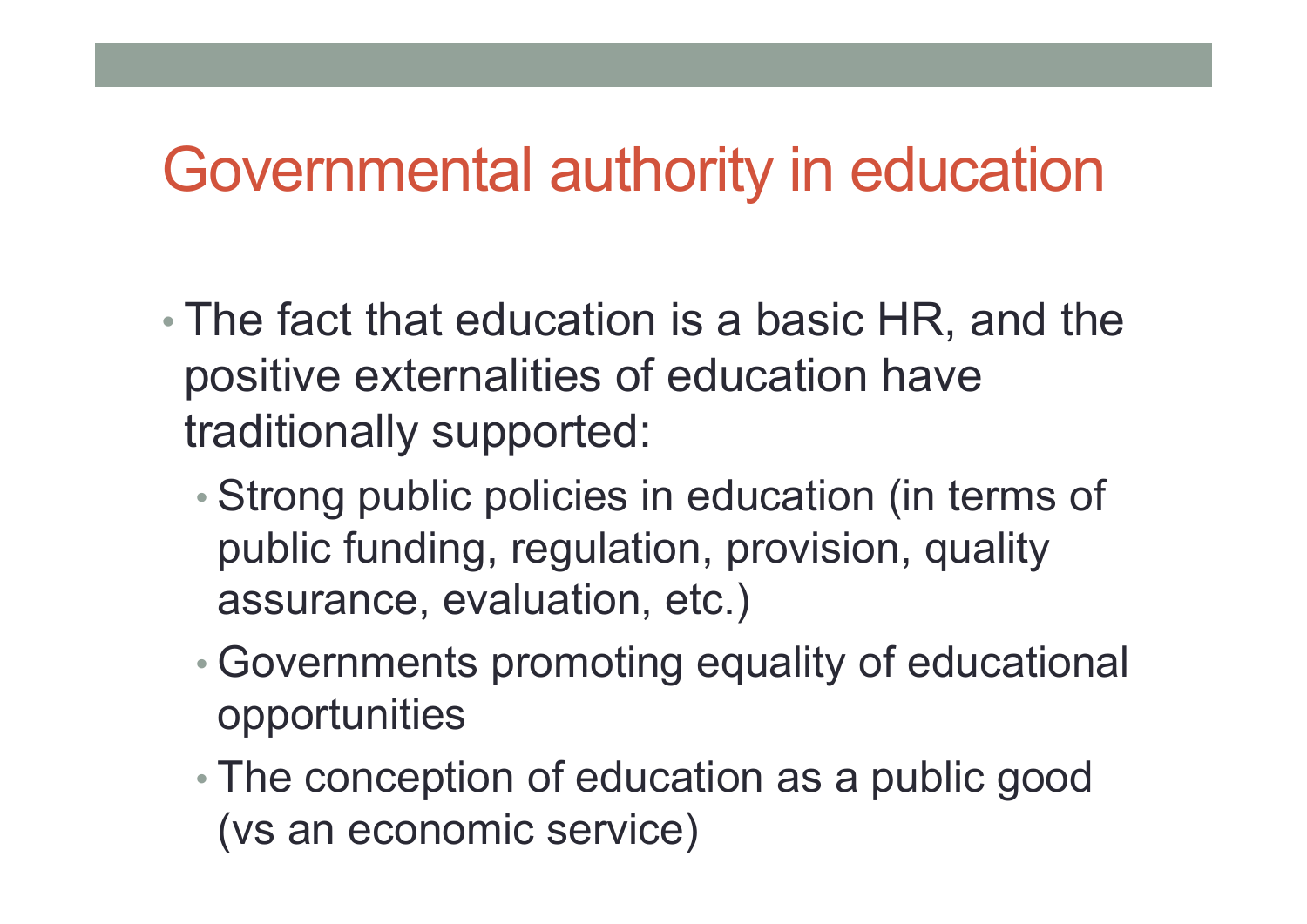**UNESCO WORLD CONGRESS ON HIGHER EDUCATION 2009 ‐ Final Communiqué (first draft)**

• "Trade in services is <sup>a</sup> manifestation of globalization that has caused great concern in the academic community; in particular with GATS under the WTO. Member States should not consider higher education as a commercial transaction…"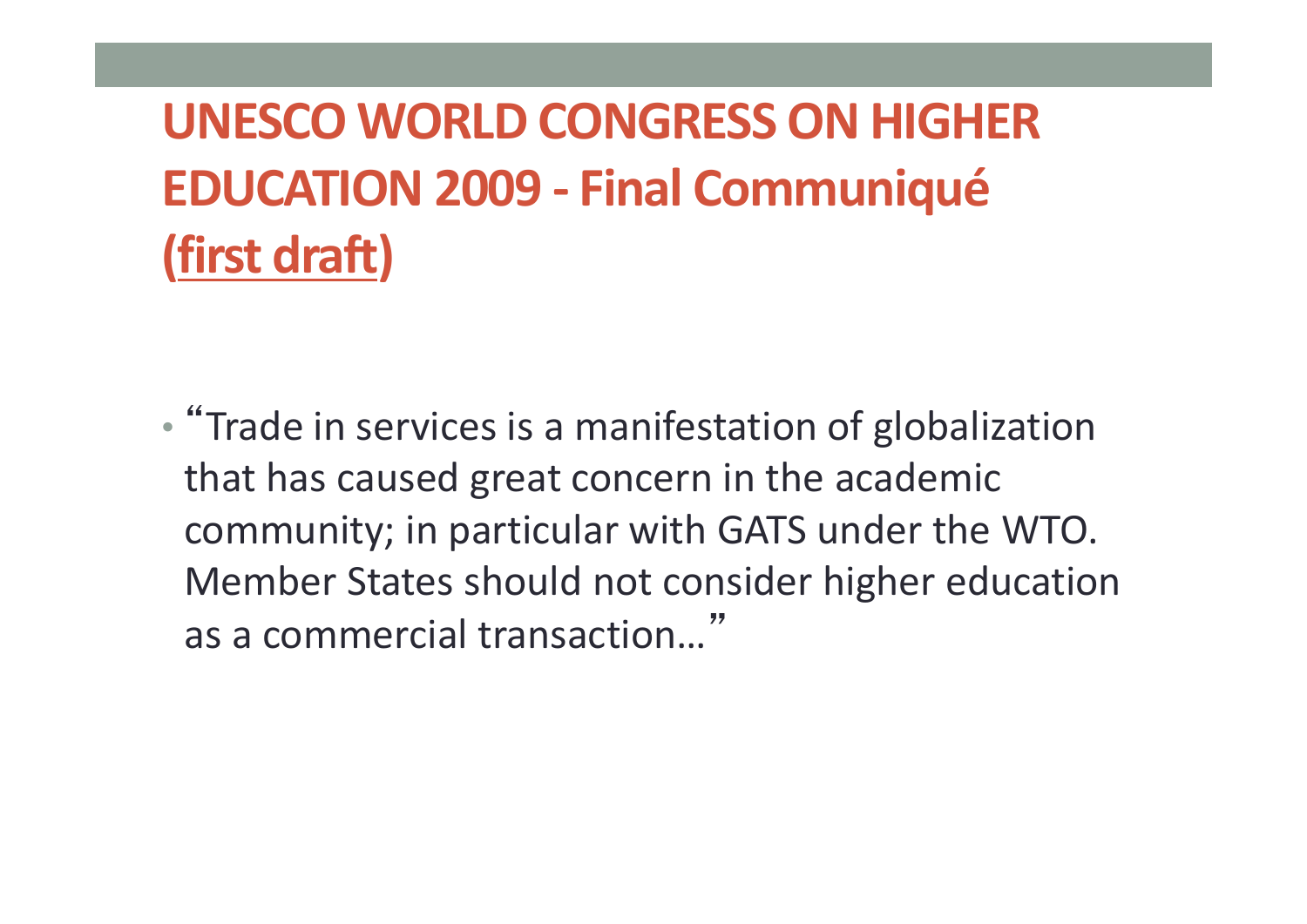#### The 'free trade argument' in favour of education liberalization

*"The application of WTO/GATS rules to international ventures of higher education proposes an environment covered and protected by international rules and reduces the risk for investors. In consequence, there can be more investment, which leads to more competition, which gives a boost to productivity. In addition, rate of return expectations can be lowered, which makes it far easier to build international education capacity"* (Czinkota 2006: 150).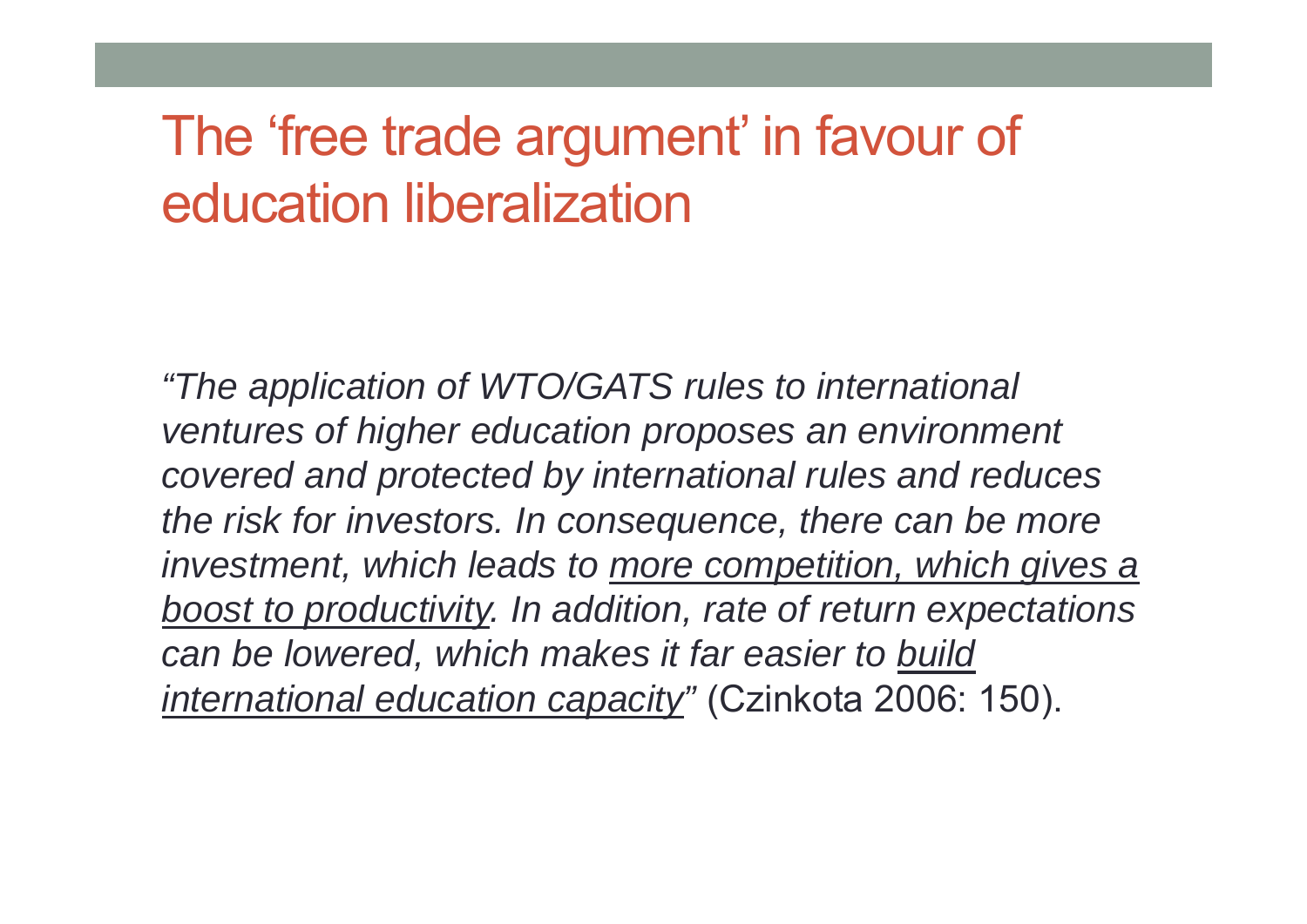What are the main concerns with trade agreements in educational governance?

- 1. Policy space
- 2. Quality control
- 3. Undermining development
- 4. Trade negotiatiors rationale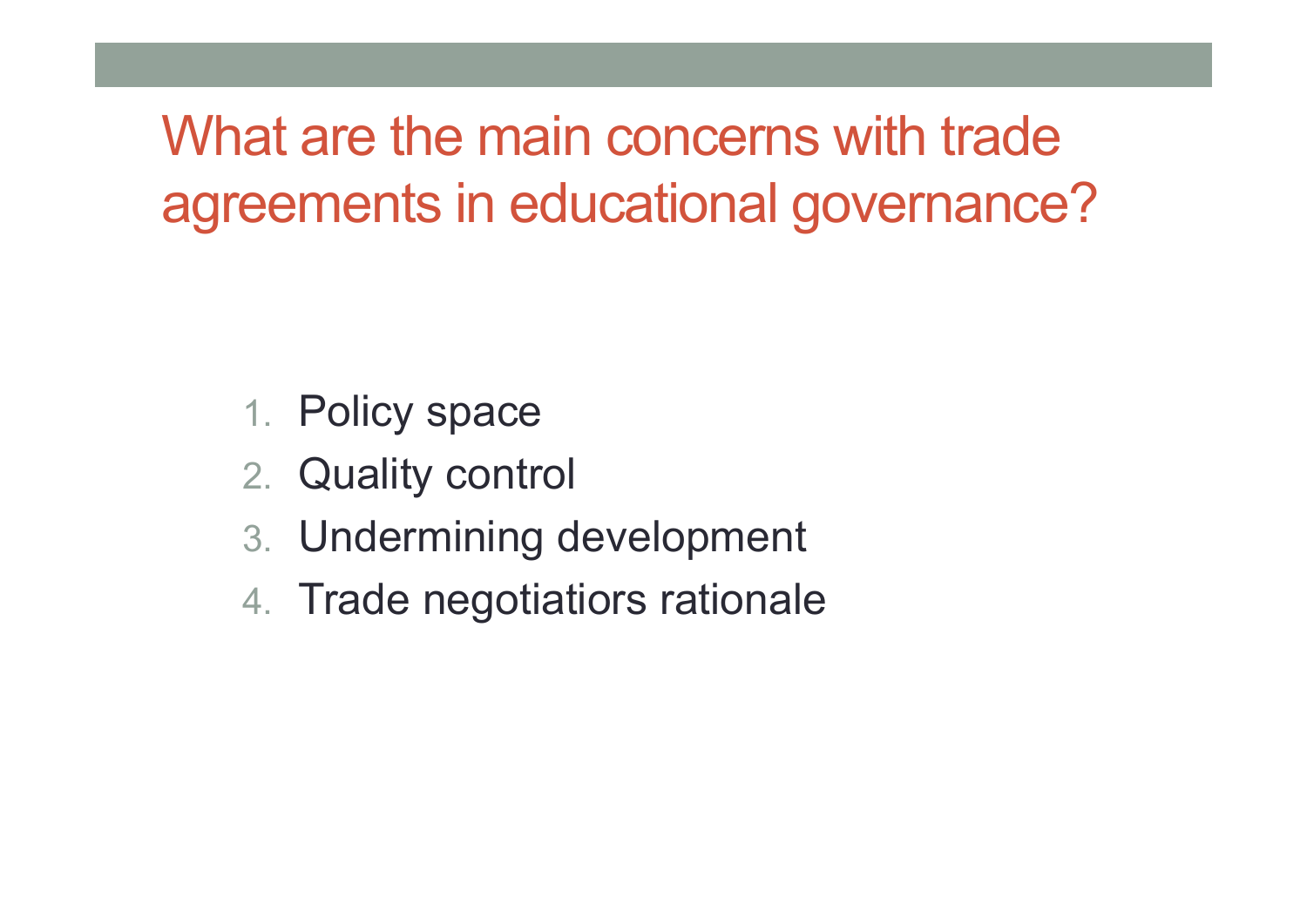## 1. Policy space

- Regulations affected by trade agreements:
	- Qualifications requirements, international certification, subsidies, royalties, authorization to for-profit providers, technical standards.
- These regulatory decisions are key to define the nature and quality of education services.
- Decisions to be taken by democratically elected governments or by international organizations with an educational mandate (UNESCO).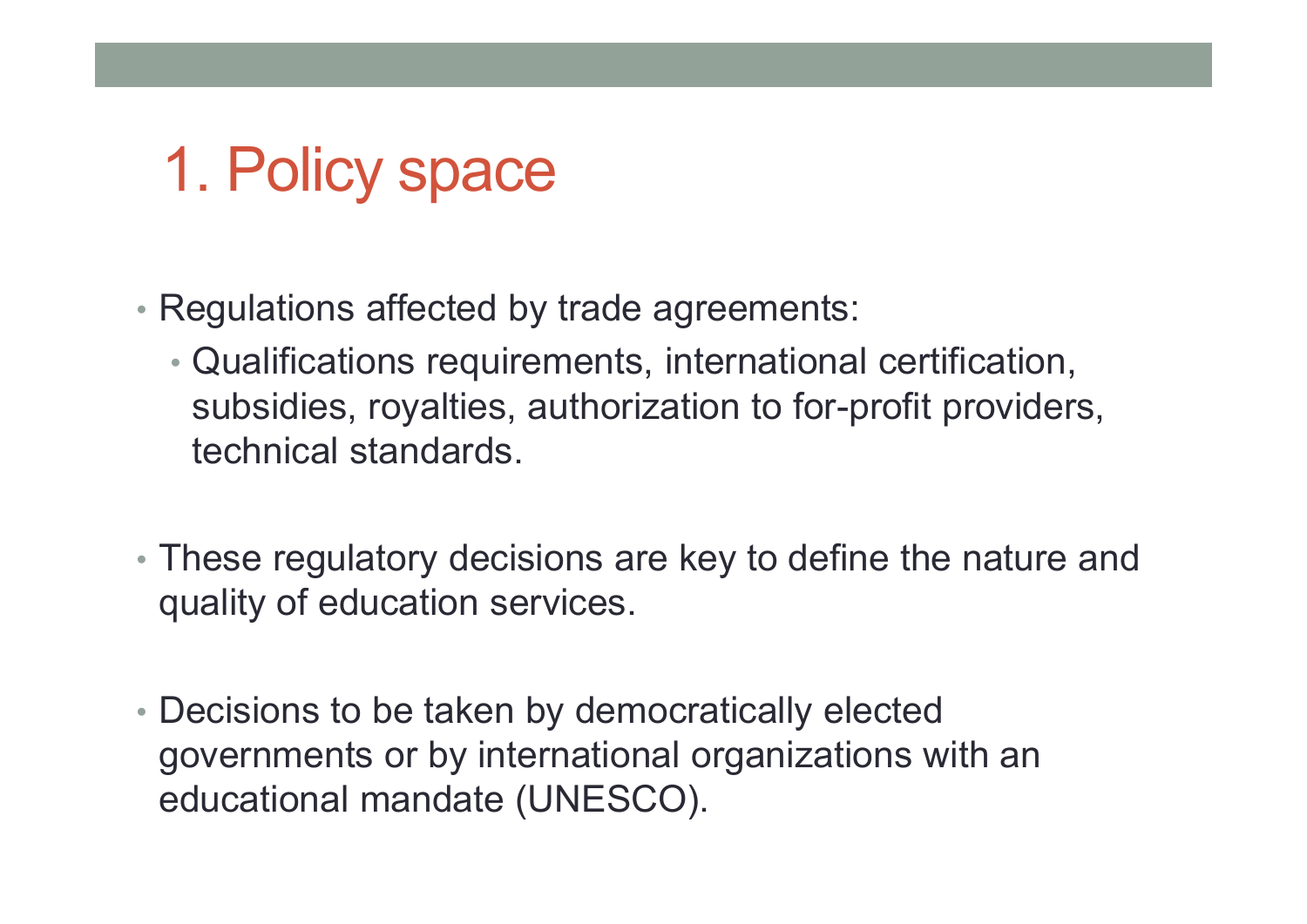#### 2. Quality issues (i): Quality standards as a barrier to trade?

- GATS art. VI on domestic regulation could be used to establish that certain quality standards and regulations are "more burdensome than necessary" for international trade.
- The quality assurance systems of certain member countries could become challenged by the dispute settlement body of the WTO.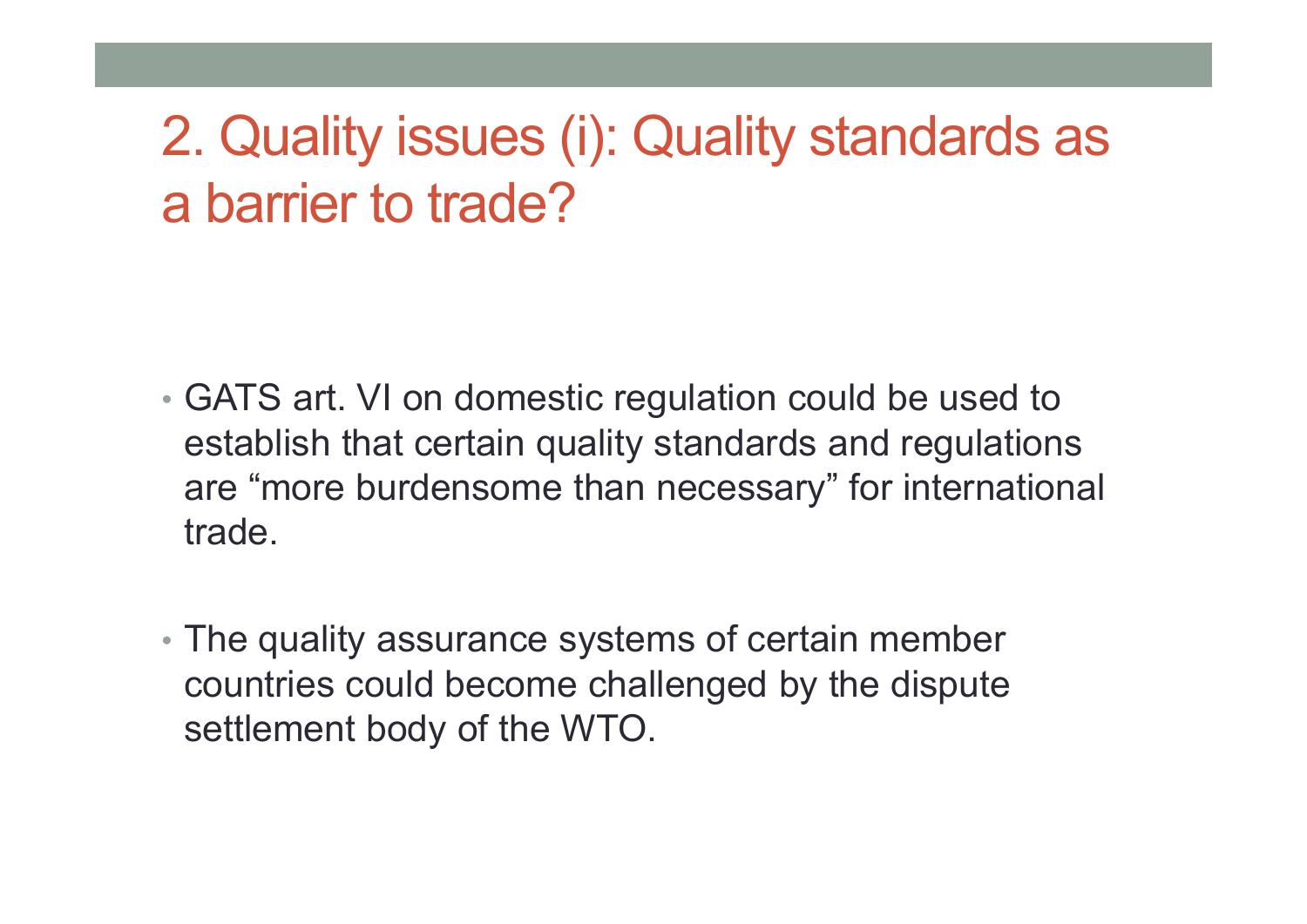#### 2. Quality issues (ii): Controlling virtual education

- Many countries, primarily in the developing world, do not count on an adequate regulatory framework to assess and control education quality.
- The number of substandard education providers and the number of diploma mills has increased drastically in recent years in developing contexts.
- Virtual education, which is an area in expansion and that has become increasingly complex with the MOOCs phenomenon, is a growing concern from the quality assurance perspective.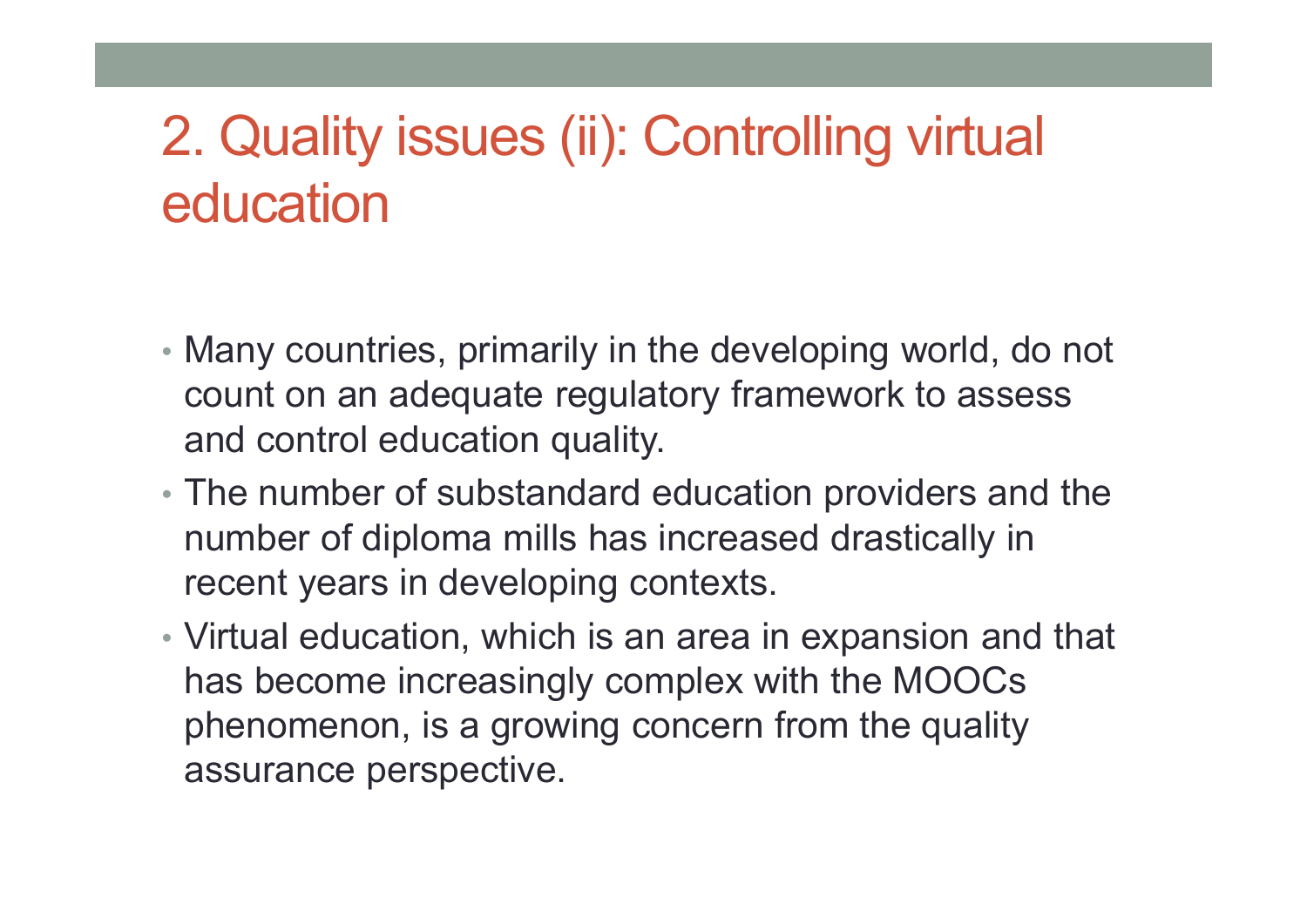#### 2. Quality issues (iii): The freetrade/quality trade-off

- Comparative advantage theory > the most efficient providers will survive in an internationally liberalized market.
- However, in a 'global education market' many providers will compete via prize and resources rationalization.
- Such a conception of 'efficiency' will affect negatively education quality, especially when translates into:
	- paying teachers poorly,
	- obsolete technology,
	- substandard libraries and laboratories.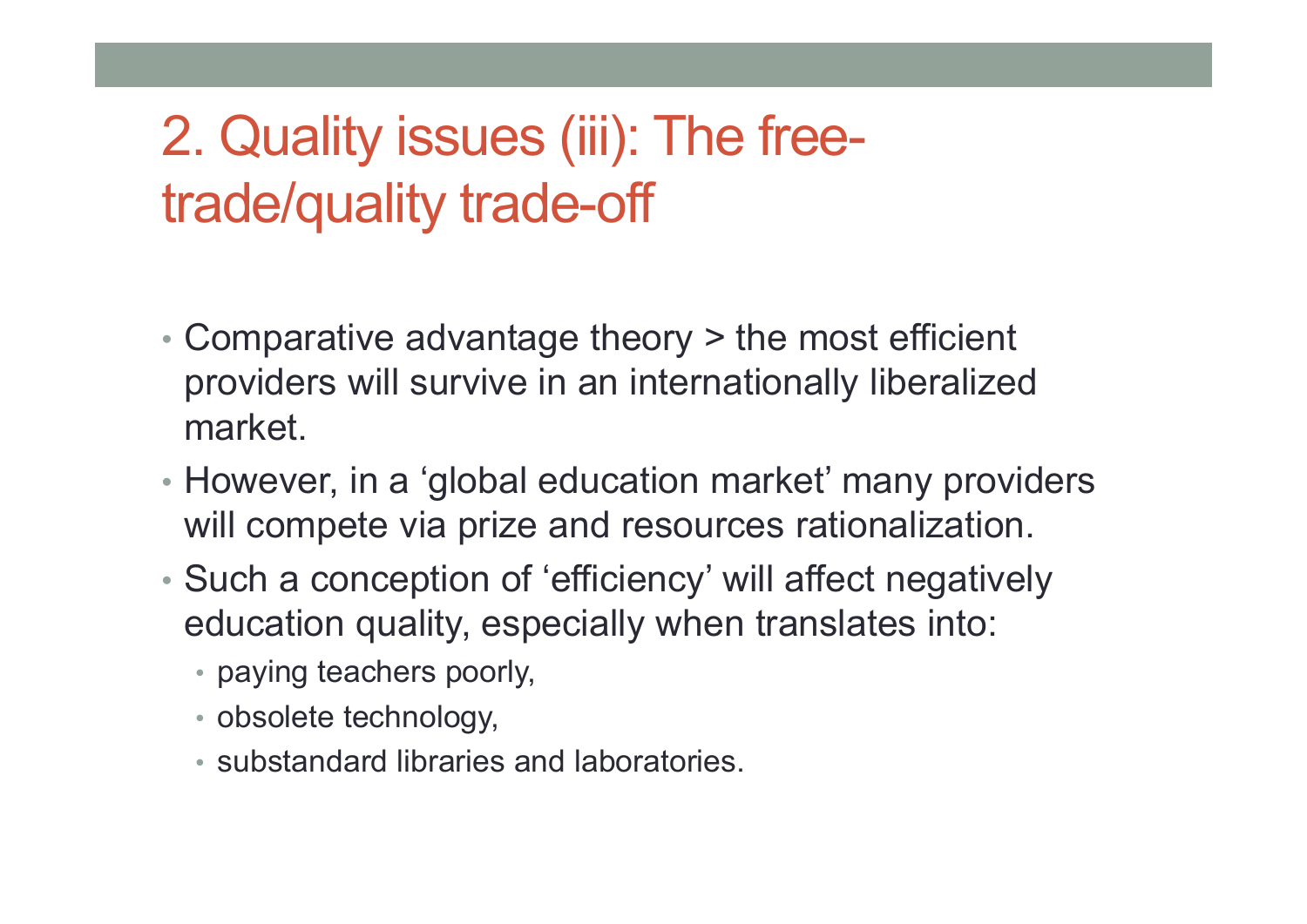#### Quality (iv): Are transnational providers better? Laureate in Spain as an example

- Private universities, and especially international private universities, are basically teaching universities.
	- Most competitive research in Spain is done in public universities (99% according to *El Pais*).
	- In 2011, 95% of the PhD theses completed in Spain were done in public universities, only 5% in private ones.
	- Almost 70% of academic staff in public universities have a PhD. Only 39% in private universities, and 17.6% in *Universidad Europea de Madrid* (from the Laureate consortium)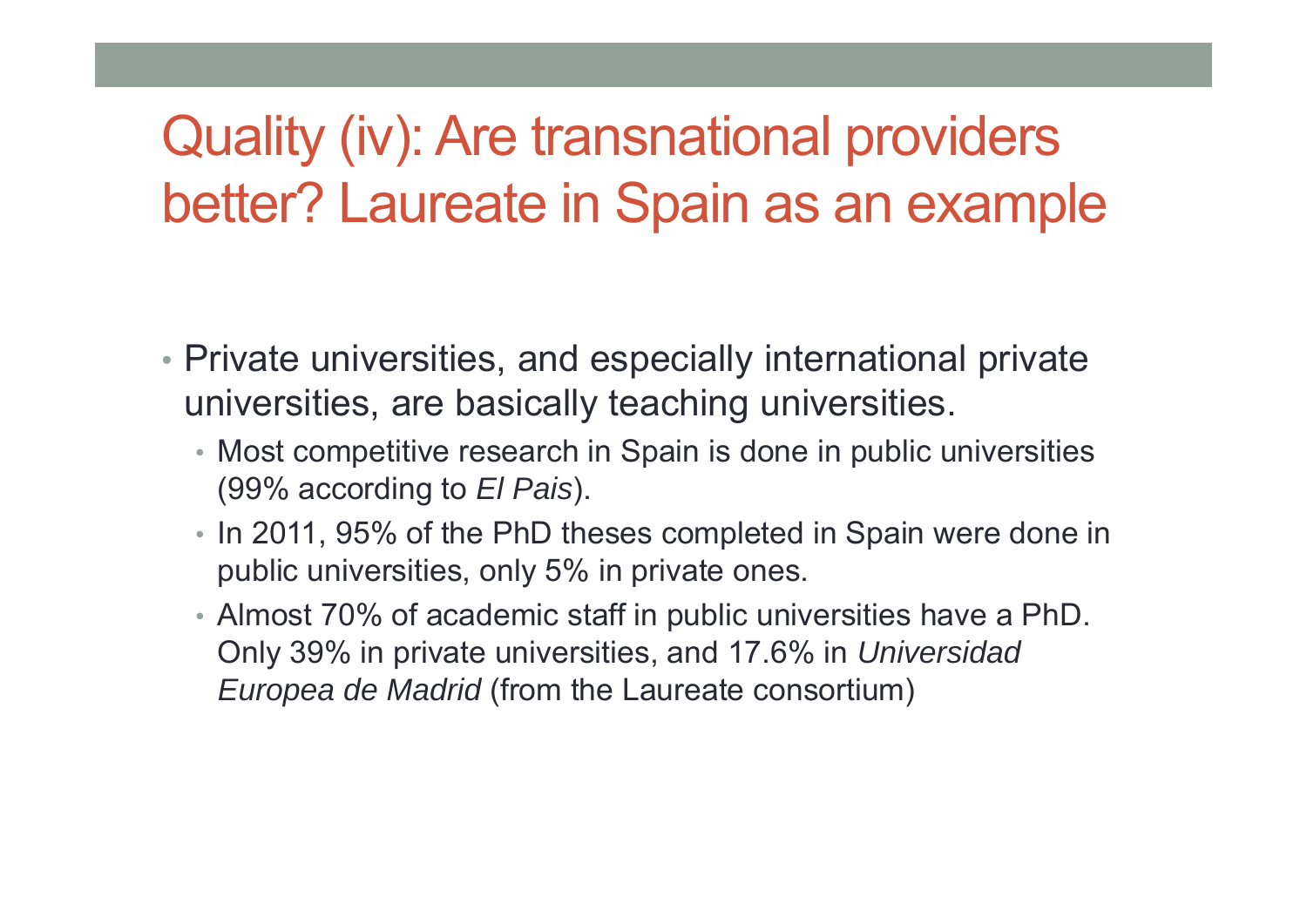### 3. Development concerns (i): Who is benefiting from trade in education?

Number of international students (mode 2) in tertiary education

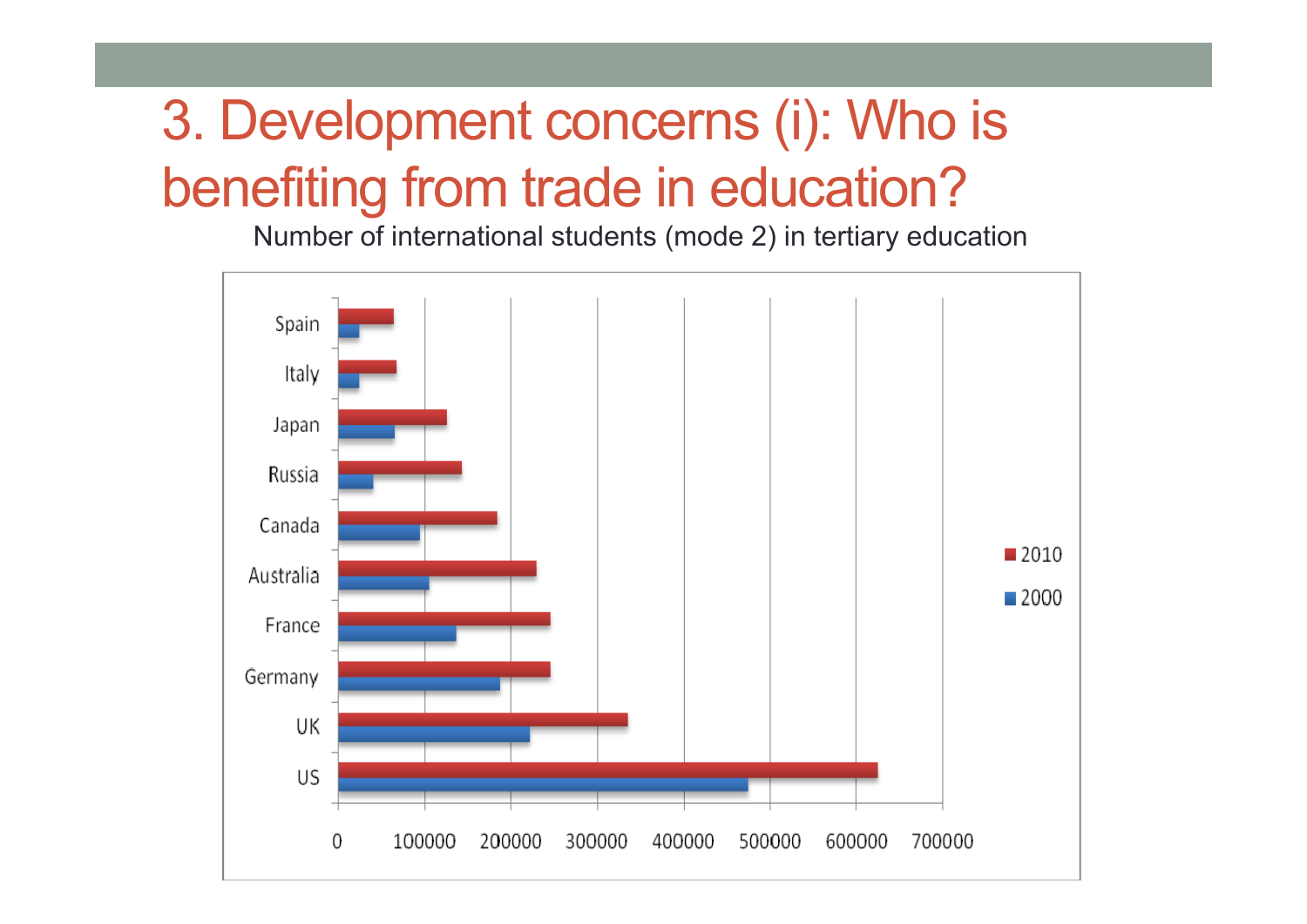#### 3. Development concerns (ii): undermining domestic providers

"If educational borders are completely open, the strongest and wealthiest education providers will have unrestricted access. Countries and institutions that cannot compete will find it difficult to flourish. This means that developing countries and smaller industrialized nations will be at a considerable disadvantage. Local academic institutions will find it difficult to compete with providers that choose to set up institutions in their country." (Altbach 2002, 5)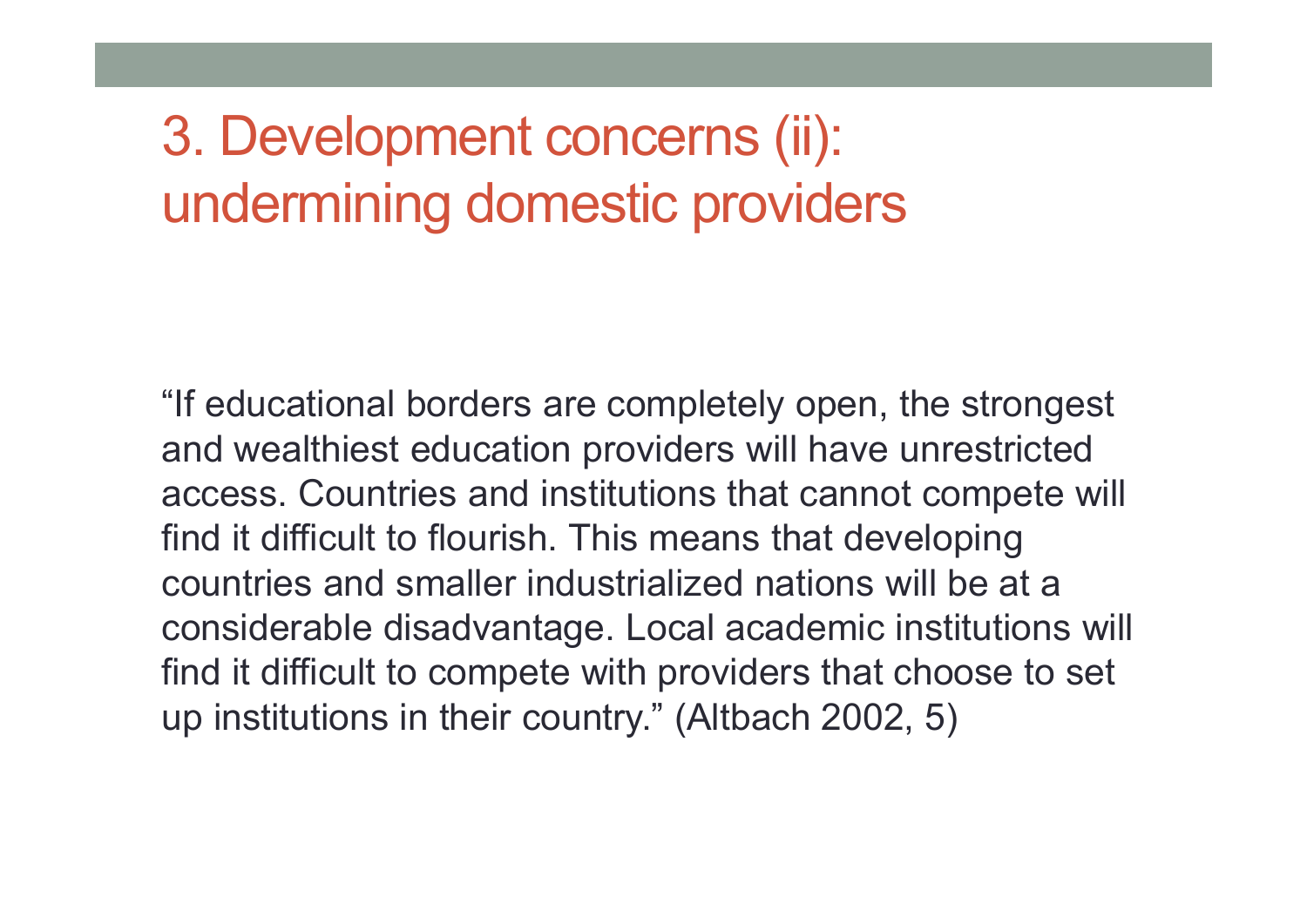#### 4. The negotiations' rationale

In the context of the GATS negotiations, many countries do not negotiate education on the basis of the needs and/or potential of their own national education systems.

They do not even follow <sup>a</sup>'free-trade' rationale, but a mercantilist one. As Krugman said once:

*"Anyone who has tried to make sense of international trade negotiations eventually realizes that they can only be understood by realizing that they are a game scored according to mercantilist rules, in which an increase in exports – no matter how expensive to produce in terms of other opportunities foregone – is a victory, and an increase in imports – no matter how many resources it releases for other uses – is a defeat."*

**WTO/GATS and the Global Politics of Higher Education** 

**Antoni Verger**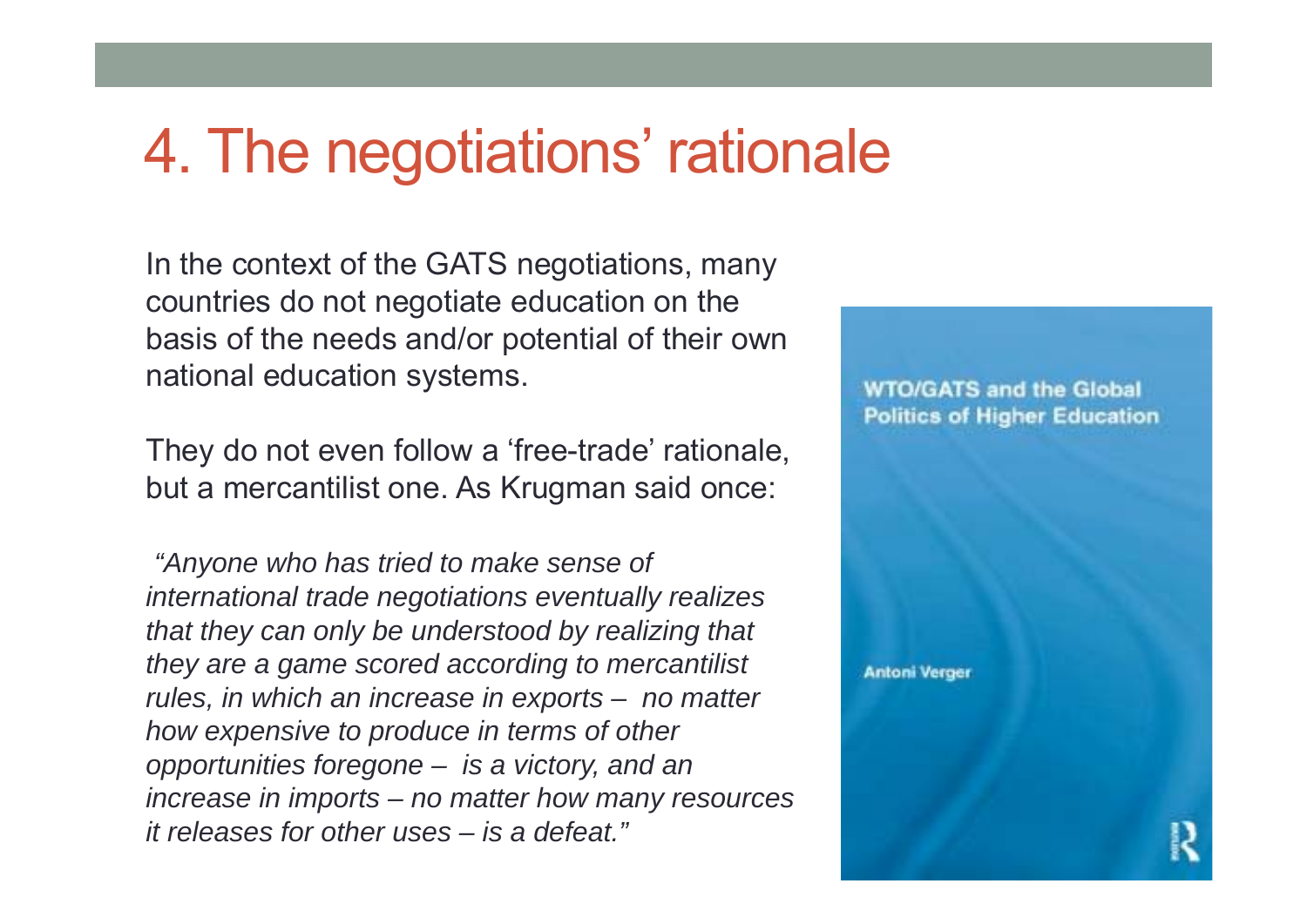#### **Mercantilism > education as a bargaining chip**

"We always perceive services as a <u>bargaining chip</u>; we could make concessions if we get something back. That is our basic logic for negotiating services. The premise that "liberalization is good" doesn't work with us. We do not believe in this doctrine; in fact, this discourse sets my nerves on edge. Here, nobody believes it, not even their preachers [referring to the WTO staff] believe it."

*(Interview Trade negotiator 01, Geneva, 2006)*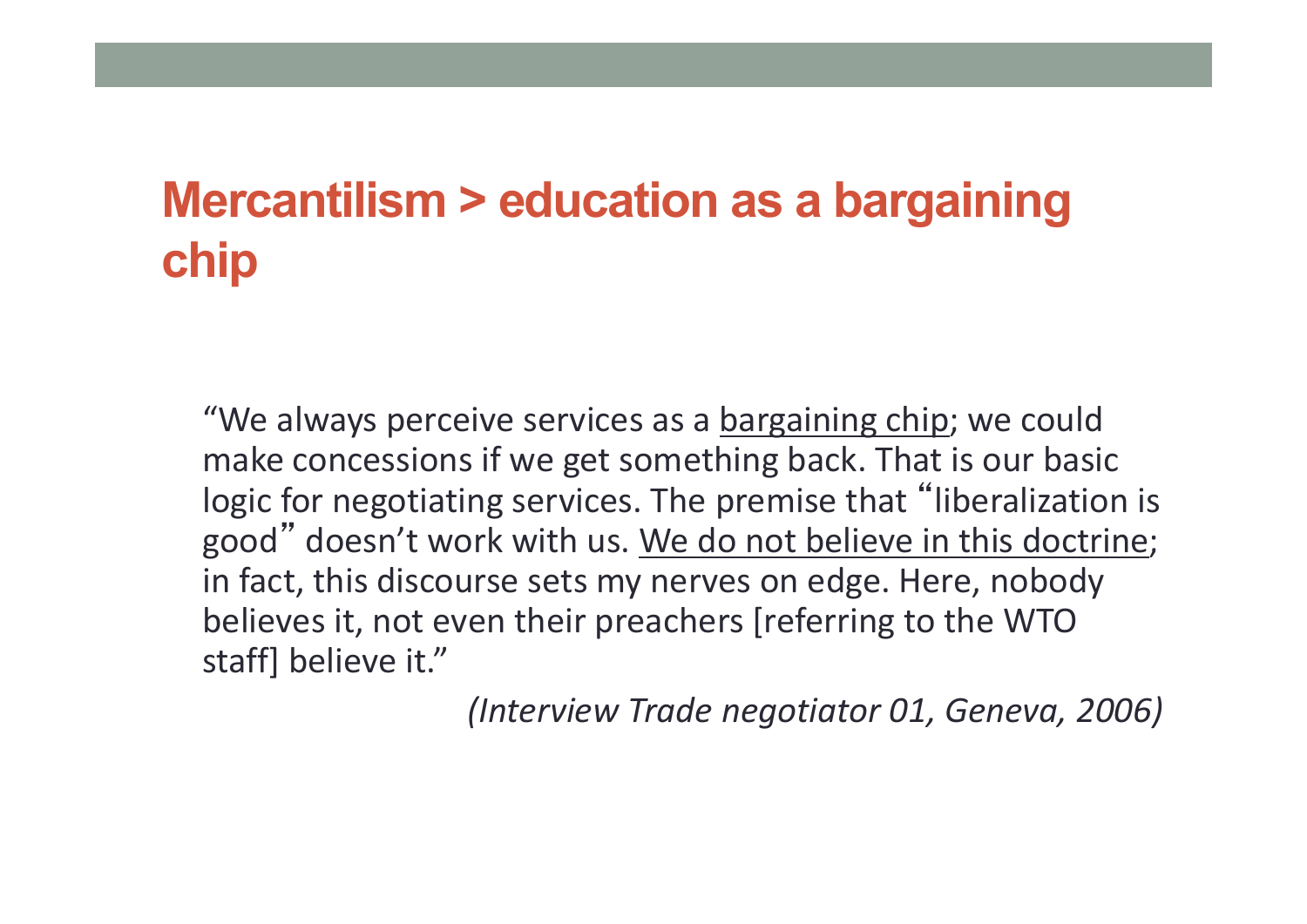#### **More examples:**

- I always see the services area as an instrument of developed countries for opening new markets, which is totally legitimate... [However,] we are not going to improve our current services offer, which is actually a good offer, <u>without receiving something in</u> exchange, [and not just] receiving empty promises in agriculture. (Interview *Trade negotiator 15, Buenos Aires, 2006*)
- Education? No, we don'<sup>t</sup> have any commitment at the WTO level. Neither have we received any demand on education. We will only commit education if we can receive **something in exchange (...).** In the end, we present an all unique list, we do <sup>a</sup> general balance and education is just one part. (Interview *Trade negotiator 07, Geneva, 2006*)